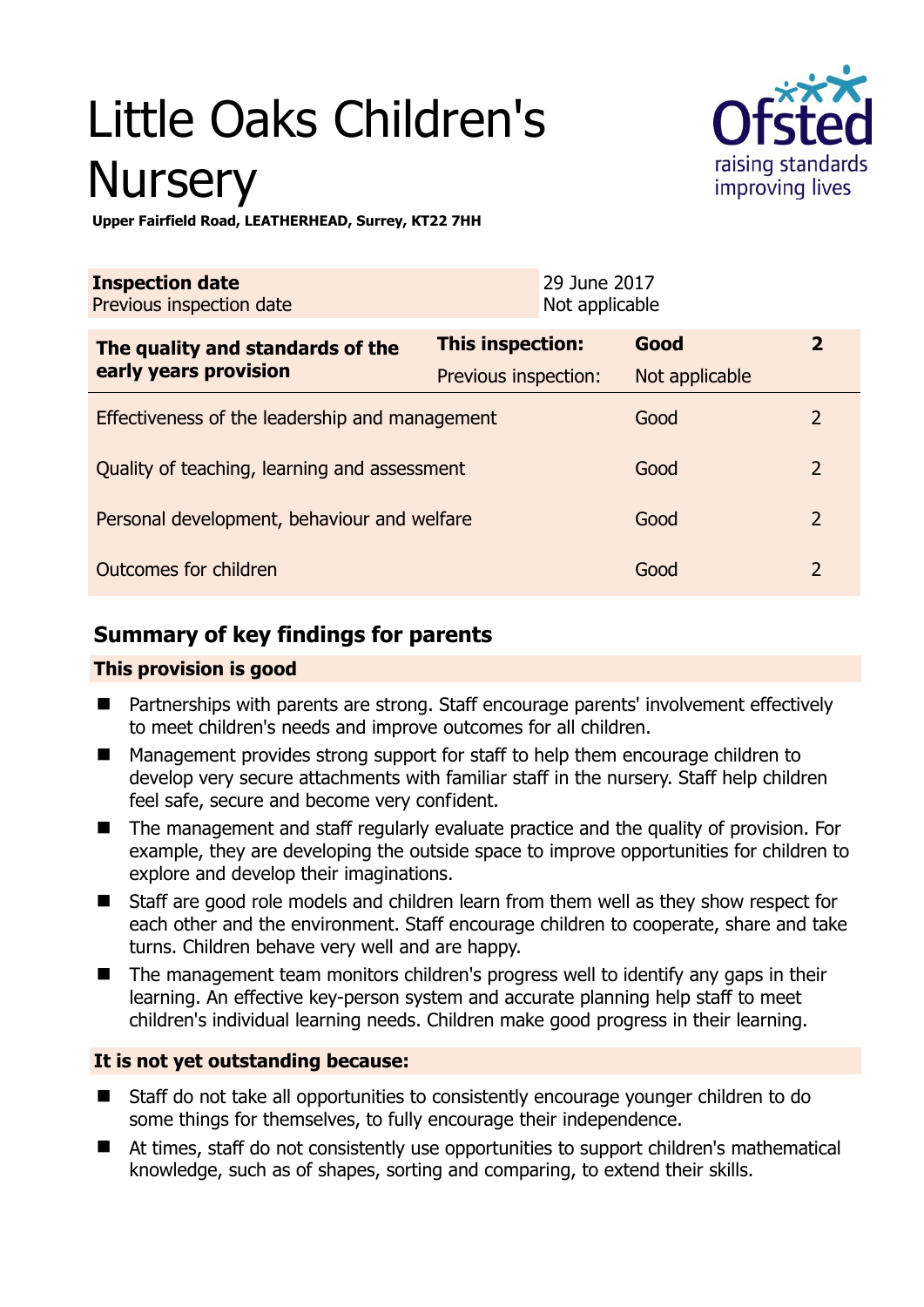# **What the setting needs to do to improve further**

#### **To further improve the quality of the early years provision the provider should:**

- review the organisation of some daily routines to help support younger children's independence even further
- use all opportunities to help children develop their understanding of mathematical concepts further and extend their learning even more.

## **Inspection activities**

- The inspector had a tour of the nursery and invited the manager to take part in a joint observation.
- $\blacksquare$  The inspector observed the quality of staff interactions with children.
- The inspector held discussions with the manager and staff at appropriate times during the inspection.
- The inspector took into account the views of parents spoken to on the day and through written feedback.
- The inspector looked at various documents, including policies and procedures, risk assessments, staff training records, children's records and staff suitability checks.

#### **Inspector**

Marvet Gayle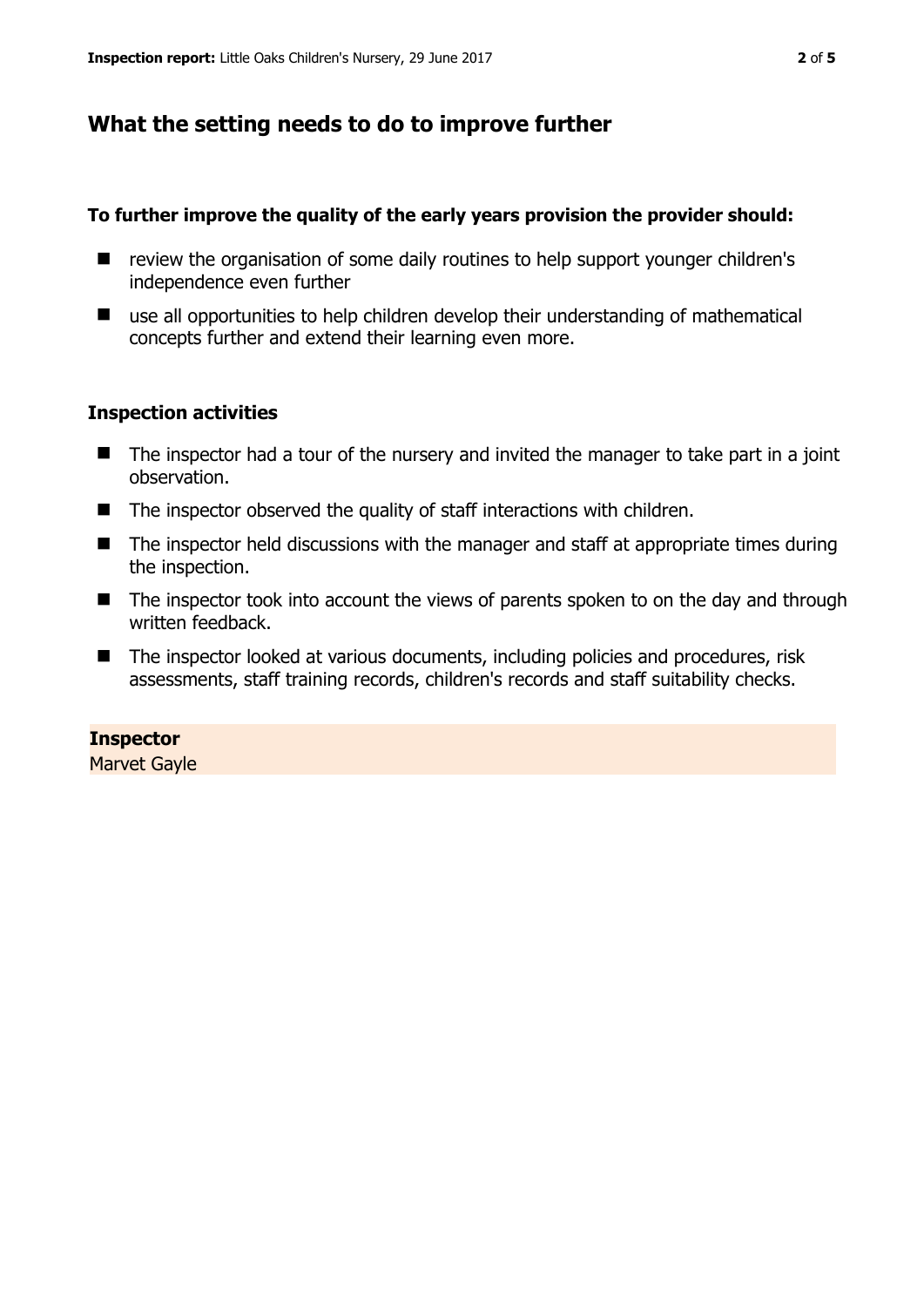# **Inspection findings**

## **Effectiveness of the leadership and management is good**

Safeguarding is effective. Staff understand very well the procedures to follow if they have concerns about a child's welfare. The management team ensures policies and procedures are up to date and shared with staff to improve their knowledge. Children's records are well maintained to ensure they are accurate and promote children's safety. The management team establishes clear risk assessments and checks staff suitability to work with children to help keep them safe. The team monitors the quality of the provision, staff performance and their professional development well, to raise improvements. Staff successfully use the skills gained from training to improve children's experiences. For example, they have developed small language groups to encourage children's communication and language skills further and to help review their progress. Parents expressed they are very satisfied with the quality of care and support for their children.

## **Quality of teaching, learning and assessment is good**

Staff plan and provide a good range of learning experiences. They support children's social interaction very well. For example, older children keenly share their views with others. Staff provide interesting resources to encourage younger children's curiosity and engagement. They provide plenty of opportunities to support children to develop their physical skills. For example, older children learn to pedal bicycles. Staff provide a selection of natural materials for children to explore and learn about textures, such as pine cones. They help children understand about nature, such as where bugs live and to extend their knowledge about different species.

## **Personal development, behaviour and welfare are good**

Staff provide a welcoming, safe and secure environment. They help children to settle quickly, feel reassured and form very positive relationships with staff and other children. Staff discuss rules and boundaries with children to help them understand behavioural expectations and manage their own feelings. They help children to develop a good awareness of healthy lifestyles and to enjoy a balanced diet. Children learn to keep safe, for example, they move around others with care. Most staff hold paediatric first-aid certificates. They deal with accidents well, make records and promptly inform parents.

## **Outcomes for children are good**

Children are confident and willing to learn. They develop their early reading and writing very well. For example, younger children practise making marks, while older children recognise letters and sounds and write their own names. Babies explore and investigate toys and resources with great interest. Children develop good imagination. All children make good progress from their starting points and gain the skills they need for the future and in readiness for school.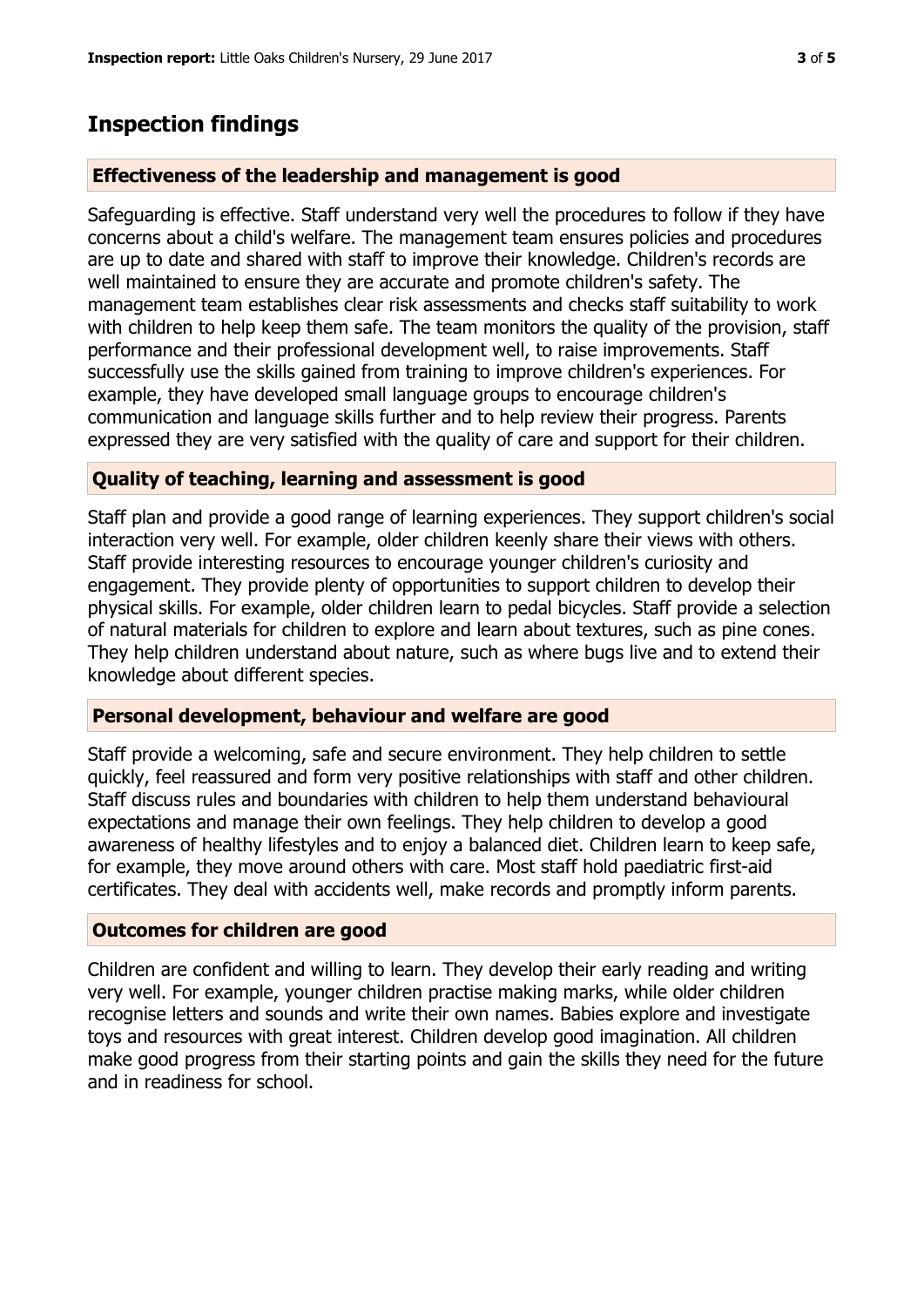# **Setting details**

| Unique reference number                             | EY483942                 |  |
|-----------------------------------------------------|--------------------------|--|
| Local authority                                     | Surrey                   |  |
| <b>Inspection number</b>                            | 1002335                  |  |
| <b>Type of provision</b>                            | Full-time provision      |  |
| Day care type                                       | Childcare - Non-Domestic |  |
| <b>Registers</b>                                    | Early Years Register     |  |
| Age range of children                               | $0 - 4$                  |  |
| <b>Total number of places</b>                       | 83                       |  |
| <b>Number of children on roll</b>                   | 80                       |  |
| <b>Name of registered person</b>                    | A Horn Limited           |  |
| <b>Registered person unique</b><br>reference number | RP902626                 |  |
| Date of previous inspection                         | Not applicable           |  |
| <b>Telephone number</b>                             | 01372 877060             |  |

Little Oaks Children's Nursery registered in 2015. The nursery is situated in Leatherhead, Surrey. It is open from 7.30am to 6pm, 51 weeks of the year, except for bank holidays. The nursery employs 28 staff. Of these, the manager holds a relevant qualification at level 5, one member of staff has achieved qualified teacher status, one has early years teacher status, and 14 staff hold qualifications at levels 2, 3, 4, 5 and 6. There are 11 unqualified staff. The nursery provides funded early education to children aged two, three and four years.

This inspection was carried out by Ofsted under sections 49 and 50 of the Childcare Act 2006 on the quality and standards of provision that is registered on the Early Years Register. The registered person must ensure that this provision complies with the statutory framework for children's learning, development and care, known as the early years foundation stage.

Any complaints about the inspection or the report should be made following the procedures set out in the guidance 'Complaints procedure: raising concerns and making complaints about Ofsted', which is available from Ofsted's website: www.gov.uk/government/organisations/ofsted. If you would like Ofsted to send you a copy of the guidance, please telephone 0300 123 4234, or email enquiries@ofsted.gov.uk.